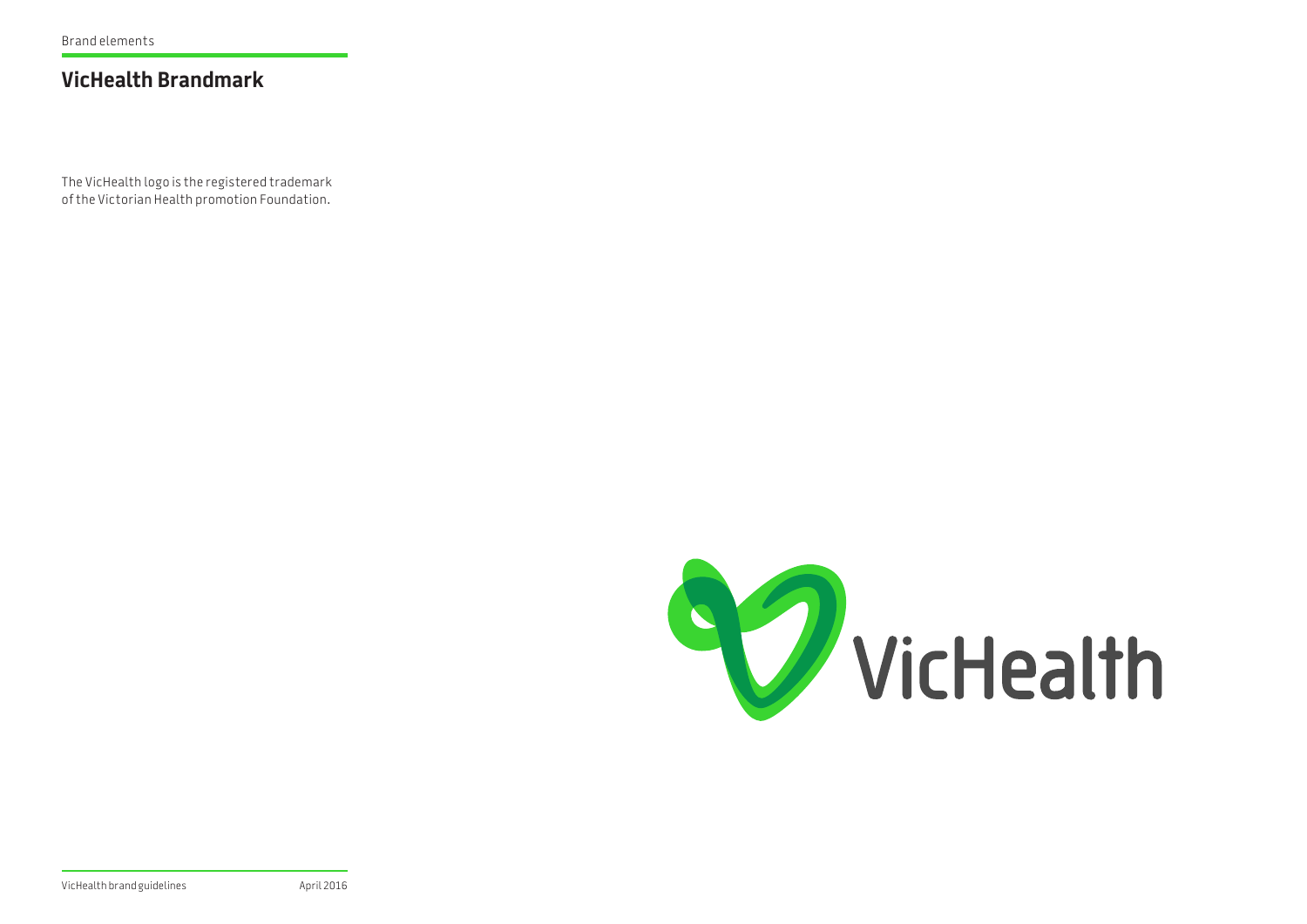## **VicHealth Brandmark**

The brandmark is comprised of the symbol and wordmark. The proportions, weights and relationship between the symbol and wordmark have been carefully considered and should always appear together as shown. The symbol and wordmark must never appear in isolation.

The brandmark should never be changed or amended in any way or recreated from other sources and should always be used at a scale that does not degrade brand recognition.

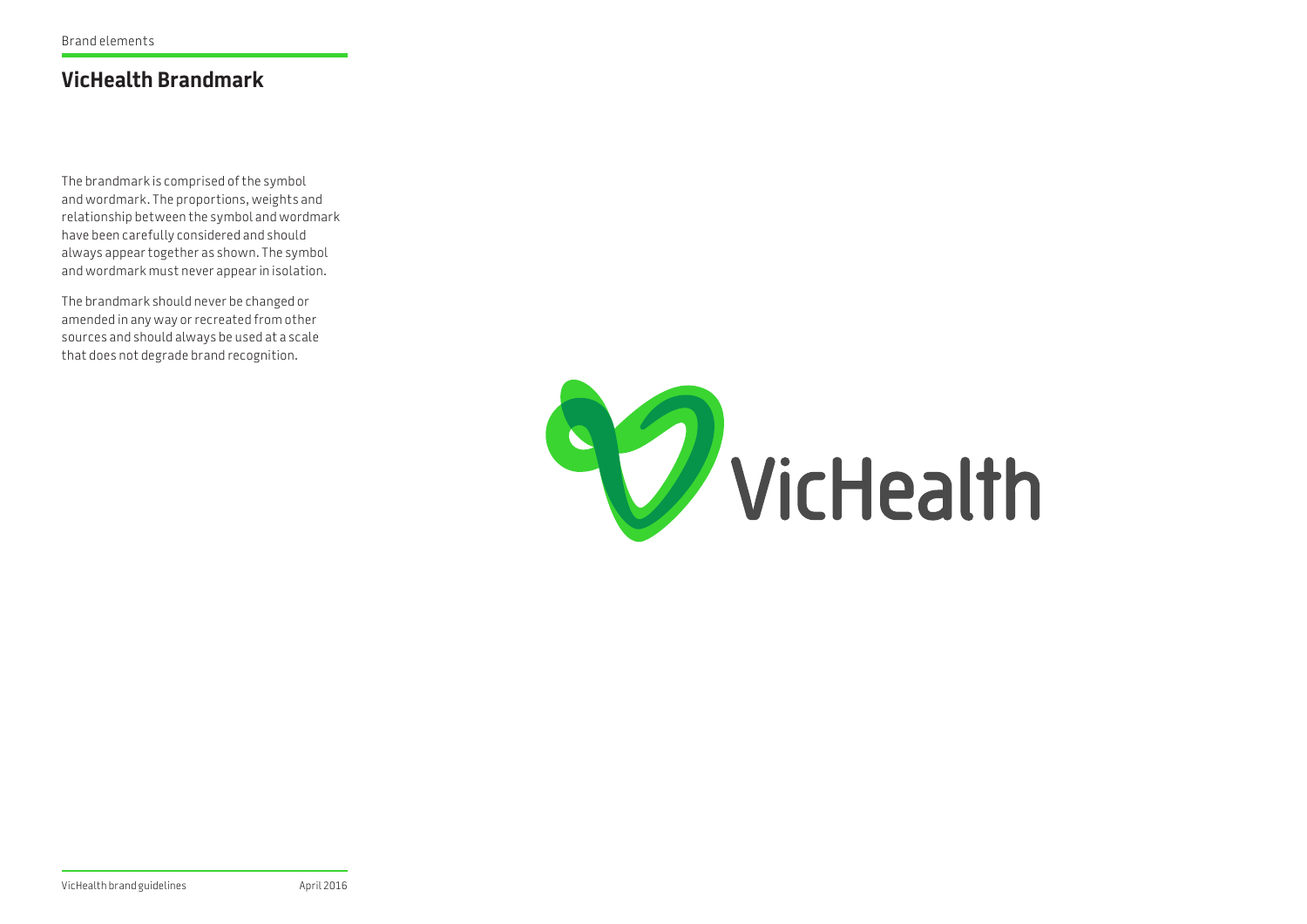# **Brandmark reproduction**

The brandmark may be used in one of four colour variations: colour positive, colour negative, monochromatic positive or monochromatic negative.

The colour positive brandmark is the preferred option, however in cases where this is not appropriate (for reasons of legibility or print facilities) the colour negative and monochromatic versions may be used. Contrast with the background should always be a key consideration when choosing a brandmark to ensure legibility.

colour positive

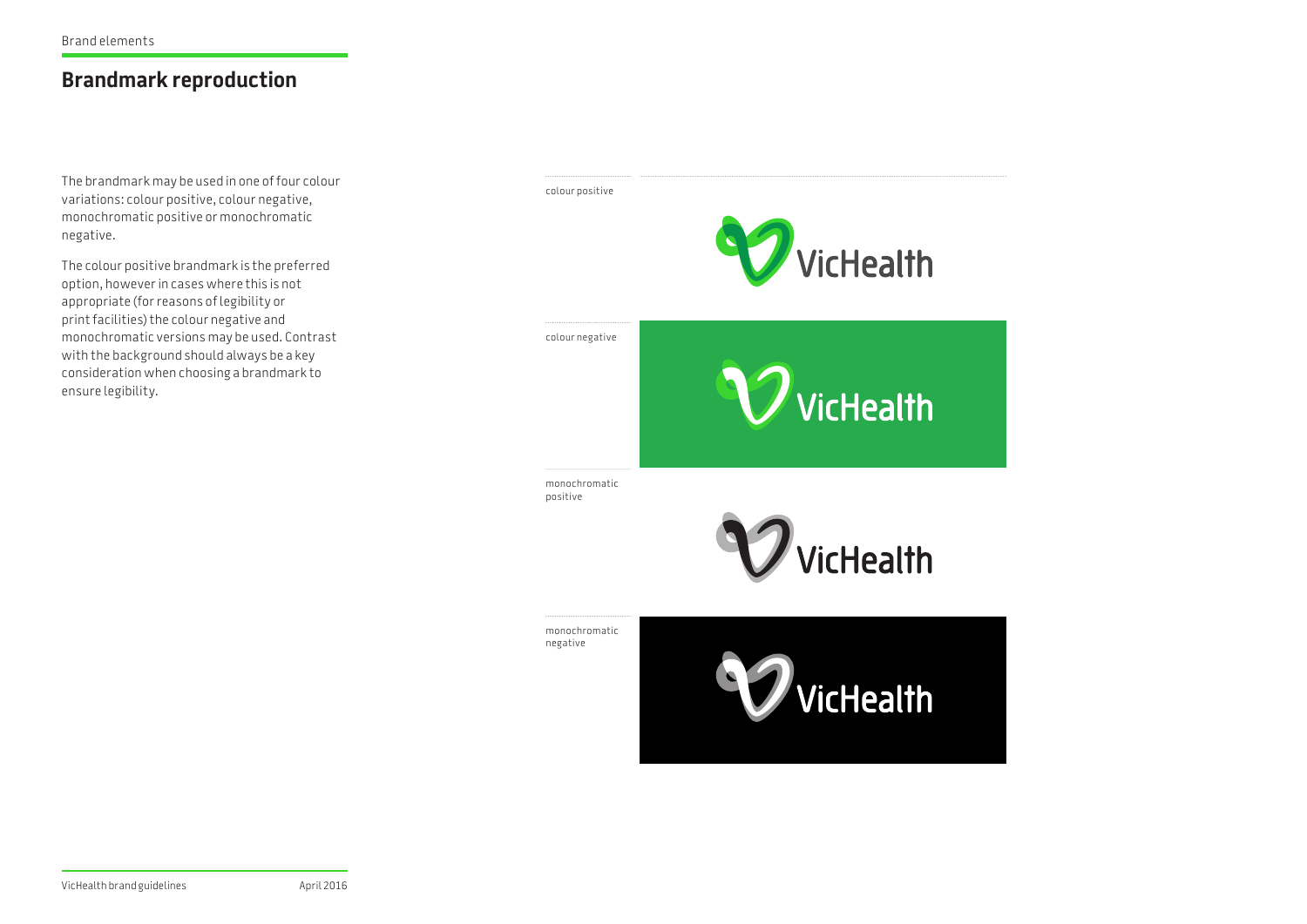### **Brand colours**

The brandmark consists of three colours, illustrated here. The breakdown of each colour is shown, for information only. Always use the official logo files from VicHealth.

For printed applications, the PMS version of the logo is the preferred option. Where it is not feasible to print using PMS colours, use the CMYK version. For digital viewing (web or slide presentations), use the RGB version.

Primary palette – breakdowns are shown for information purposes only